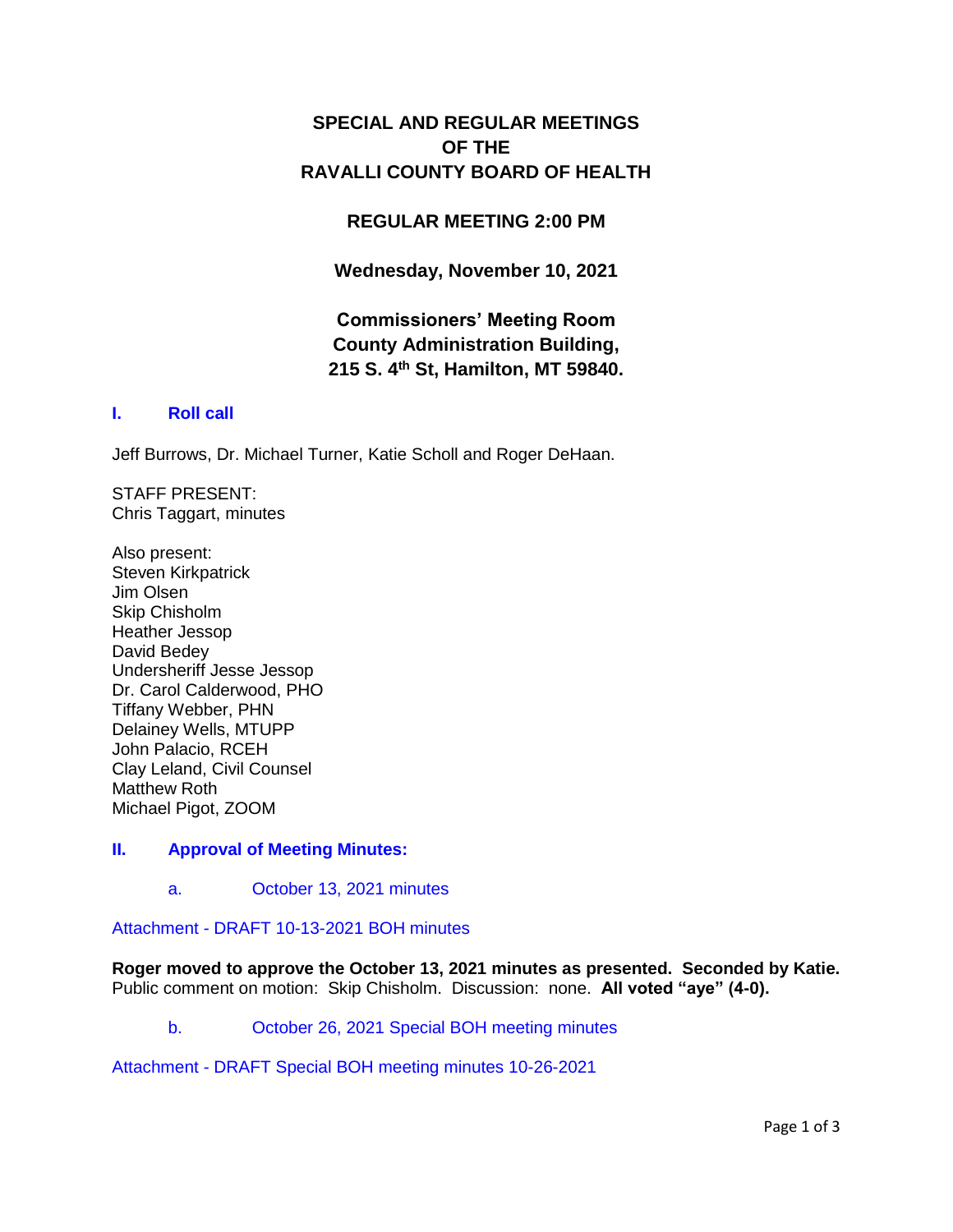**Roger moved to approve the October 26, 2021 Special Meeting minutes as corrected. Seconded by Katie.** Public comment on motion: none. Discussion: none. **All voted "aye" (4-0).**

## **[III. Correspondence:](http://ravalli-mt.granicus.com/wordlinkreceiver.php?clip_id=6157e647-2762-4dc9-a84d-7a71311b610b&meta_id=03ba4068-f73b-4a6b-9e74-086c913d6980&time=472)**

Attachment - [Letters of Support Dr. Calderwood and T Webber](http://ravalli-mt.granicus.com/DocumentViewer.php?file=ravalli-mt_ed15d9e7929b9506127cf8cd46750e43.pdf)

Public Comment: Jim Olsen Skip Chisholm

#### **IV. [Department Reports:](http://ravalli-mt.granicus.com/wordlinkreceiver.php?clip_id=6157e647-2762-4dc9-a84d-7a71311b610b&meta_id=0d0184e8-6f60-42fc-a44a-dd562f7c9258&time=833)**

1. [Health Officer](http://ravalli-mt.granicus.com/wordlinkreceiver.php?clip_id=6157e647-2762-4dc9-a84d-7a71311b610b&meta_id=1a567af4-e7e1-479b-b465-4ad9b926954f&time=835)

Dr. Carol Calderwood

2. [Public Health Nurse's Report/Emergency Preparedness/WIC](http://ravalli-mt.granicus.com/wordlinkreceiver.php?clip_id=6157e647-2762-4dc9-a84d-7a71311b610b&meta_id=3b6bc337-ab96-4e1a-99d3-3907f364060e&time=990)

Attachment - [PHN Report 1 of 2](http://ravalli-mt.granicus.com/DocumentViewer.php?file=ravalli-mt_5b1359eb8d2e0a725d1f5eeca63af21f.pdf)

Attachment - [PHN Report 2 of 2](http://ravalli-mt.granicus.com/DocumentViewer.php?file=ravalli-mt_78978f7af9fcf3705cf0e2636f6a06f1.pdf)

Tiffany Webber, PHN Delaney Wells, MTUPP & PHEP

Public comment: Skip Chisholm Jim Olsen

#### 3. [Environmental Health Report](http://ravalli-mt.granicus.com/wordlinkreceiver.php?clip_id=6157e647-2762-4dc9-a84d-7a71311b610b&meta_id=36577f7d-46ff-4a68-9801-0a41463c8dca&time=1801)

John Palacio, RCEH

Public Comment: Skip Chisholm

## **V. [New Business:](http://ravalli-mt.granicus.com/wordlinkreceiver.php?clip_id=6157e647-2762-4dc9-a84d-7a71311b610b&meta_id=dc6db4c7-7391-4517-aa83-74e4d3ba0ab1&time=2615)**

1. [Pigot Elevated Sand Mound key Variance –](http://ravalli-mt.granicus.com/wordlinkreceiver.php?clip_id=6157e647-2762-4dc9-a84d-7a71311b610b&meta_id=4b0cecfb-7169-4df6-b6f6-ee9d9522c828&time=2616) JP

Michael Pigot - ZOOM

Conclusions of Law: 1A: BOH consensus: not satisfied.

**Katie moved to deny the variance based upon the Conclusion of Law 1A not being satisfied. Seconded by Roger.** Public comment on motion: Skip Chisholm and Michael Pigot. Discussion: none. **All voted "aye" (4-0).**